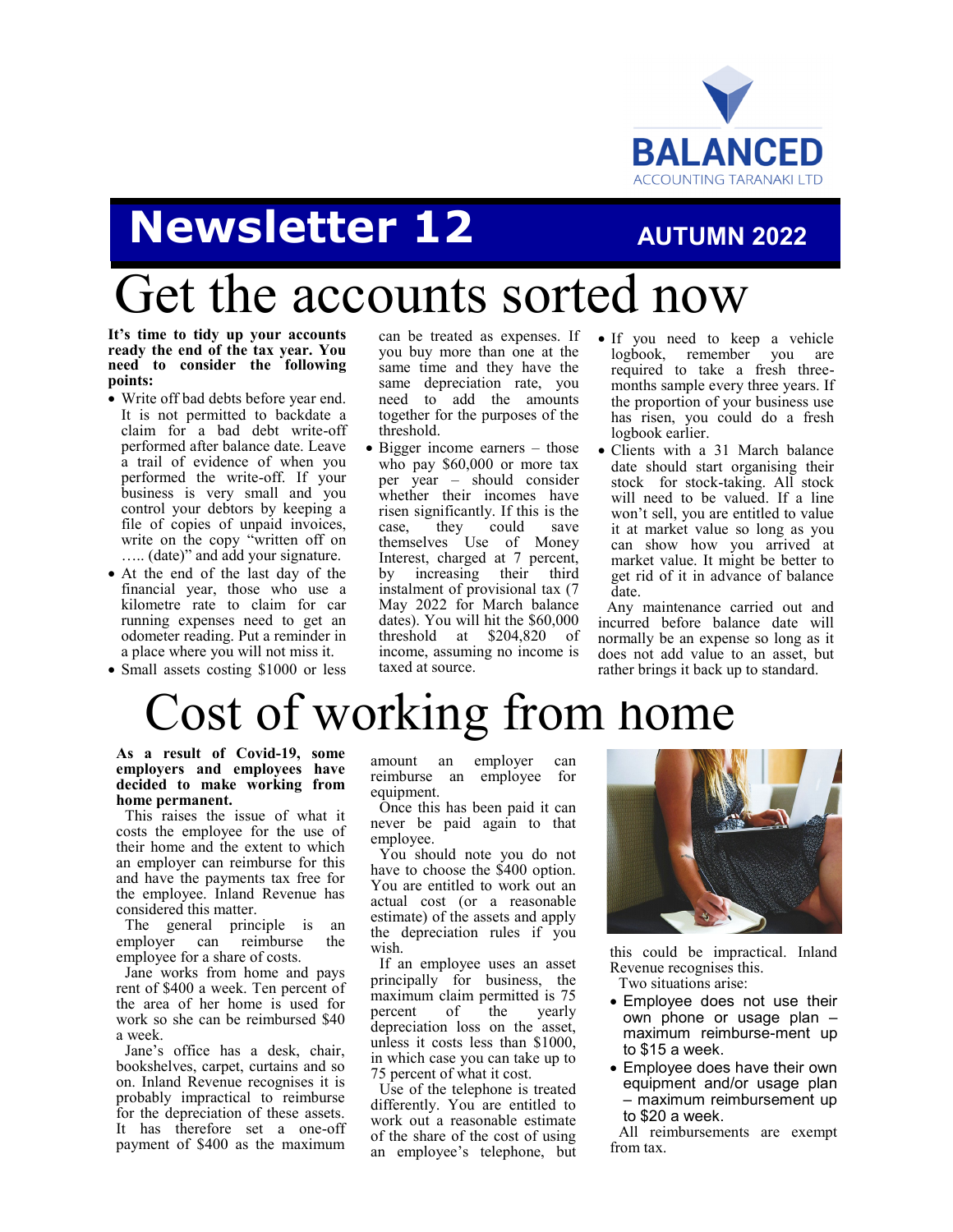## **Property rules: Repairs or an asset?**

**Suppose you have a rental property and replace the carpet. Is the cost repairs or is it a new asset? Do the same rules apply to lino?**

Determining how to treat some expenditure, partic-ularly in relation to property, can be complex. The best thing to do is to provide us with full information about what you have done.

Some expenditure on property can be the creation of a new asset while other can be repairs or maintenance.

When considering repairs, Inland Revenue tells us to look at the asset. For example, if you buy some lino, you have to stick it to the floor of the house so it becomes part of the house. Therefore, if you replace the lino, the cost is fully tax deductible, because it is repairs to part of the house.

Carpet can be an asset in its own right, because it doesn't get stuck to the floor and could be pulled up and sold. Therefore, carpets could be either a separate asset and valued at the time you buy the house or it might have been ignored and therefore would form part of the house. If it has been treated as a separate asset and you replace it, you write off the old carpet and you depreciate the new carpet. If it has been treated as part of the house replacing it becomes repairs and is therefore fully tax



## Clearing up confusion over use of home costs

### **Many business people are confused about the use of home calculation.**

#### **Outside expenses**

Apportion any costs incurred on the outside of the house between the business use and the non-business use on an area basis. So if you have 10 percent of your house used for business, you can claim 10 percent of costs like mending the roof. **Inside expenses**

### Any expenses not relating to the

area used for business are not claimable. For example, if you carry out some maintenance work in the kitchen, which is not an area principally used for business, none of the cost is tax deductible. On the other hand, if maintenance work is carried out in the area where you work, it is fully tax deductible. If the expenditure relates to the whole house, it can be apportioned on a reasonable basis.

#### **Area used for work**

To be entitled to a claim for the use of your home, you have to have an area, which is a **separately identifiable** part of the house, which is used **primarily** for

business purposes. So, if you work at the kitchen table and this area is used primarily for dining, you get no claim. However, if you use a corner of the dining room as an office, this share of the dining room could be a legitimate claim for use of home.

Also, if you choose to work at home but could as easily do the work at your business premises, but it simply suits you to work at home, you don't get a deduction. This is because, in this circumstance, working at home is merely a convenience and not a necessary expense in running your business.

### **How to do the calculation**

You are entitled to work out actual costs and take a share of these. However, there is a shortcut. Inland Revenue will provide a per square metre rate to use to cover all the costs except for your mortgage interest and rates (or rent). So you can just apportion these two expenses and then use the Inland Revenue metre rate for the rest of your claim – power, depreciation, repairs and so on.

## COVID: Refunds and leases

### **Commercial leases**

The Property Law Act is to have a clause inserted relating to commercial leases. It is to require a "fair proportion" of rent to be paid where a tenant has been unable to fully conduct their business in their premises due to Covid-19 restrictions.

Landlords and tenants will need to agree to an amount of rent that is fair. If they don't the matter will need to be settled by arbitration or mediation. This new law was effective from 28 September 2021.

## **Fringe Benefit Tax – annual registration**

If your gross PAYE and ESCT is less than \$1 million you can apply to lodge annual fringe benefit tax returns instead of quarterly. Advantages:

- The \$300 limit per employee per quarter general employee exemption becomes \$1200 per year, enabling you to make gifts worth more than \$300
- Less administration